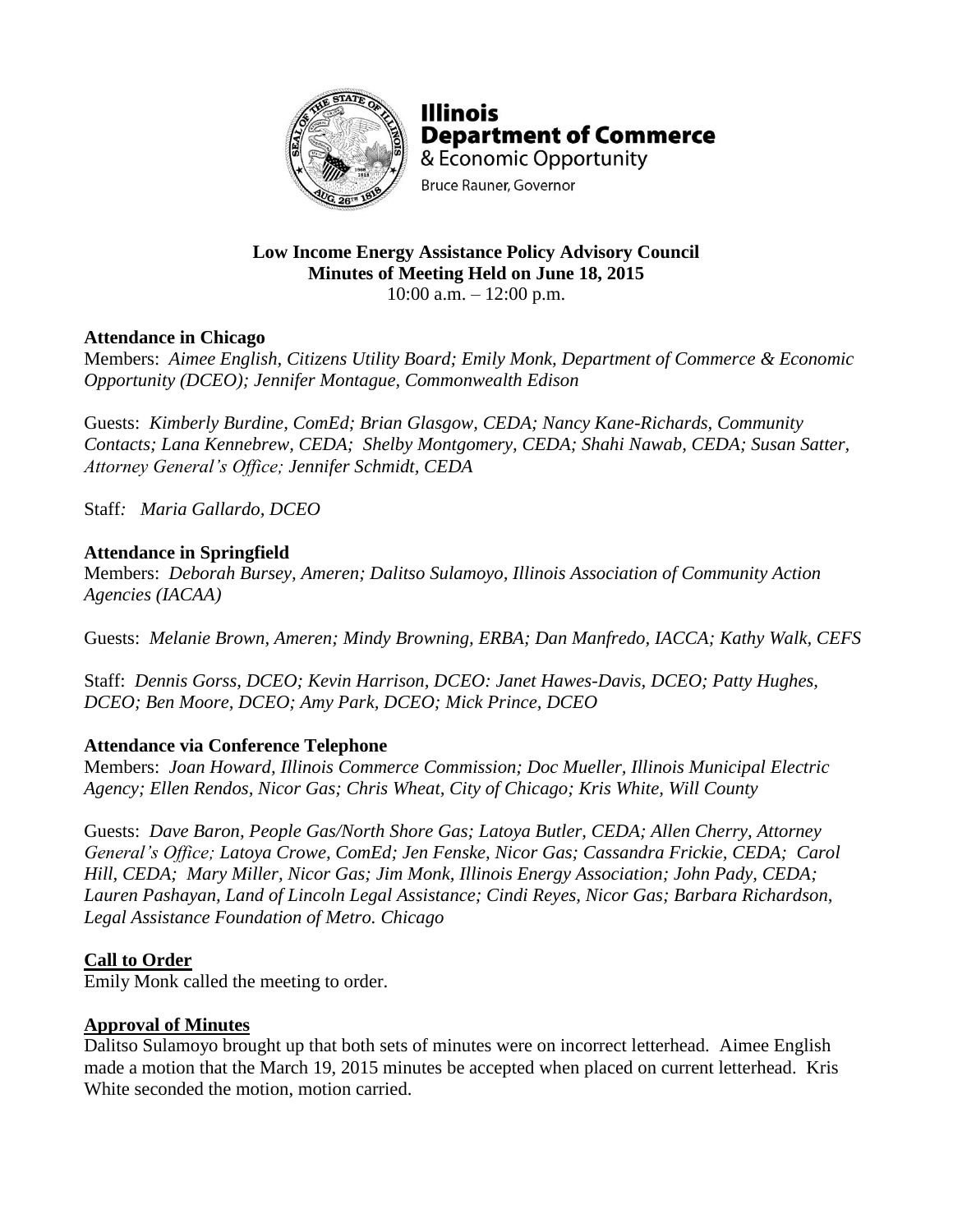Deborah Bursey made a motion that the April 16, 2015 minutes be accepted when placed on current letterhead. Ellen Rendos seconded the motion, motion carried.

#### **Fiscal Report**

Ben Moore covered the provided fiscal overview.

In Weatherization, OEA currently has \$29.9 million out in grants to the LAAs. The LAAs have spent about \$22.4 million, leaving about \$7.5 million. OEA issued the DOE carry-over modification grants near the end of the program year so many agencies are working to get as much done as they can in this last month.

In LIHEAP there is about \$234.9 million out to the LAAs and about \$231.7 million has been expended, leaving about \$3.2 million available.

Yesterday a procedure letter went out announcing the 2016 Weatherization Grants. DCEO is only including HHS and DOE money in the grants because of the suspension of the State funds. Discussion followed that the grants would be processed with all necessary signatures, but could not be executed until DCEO has an active appropriation.

Discussion came up about LIHEAP and the suspension of the State funds. Ben explained that anything currently in process would be paid, even if it is paid after July 1, because it would be out of 2015 State funds.

#### **Weatherization**

Emily Monk covered the issue that came up with several people regarding the Quality Control Inspector language in the State Weatherization Plan. Emily explained that OEA made a change to the State Weatherization Plan that covered the QCI requirements being tied to the DOE funds only. Mick Prince explained it a little further and answered questions.

Dalitso Sulamoyo made a motion that we accept the State Weatherization Plan as revised. Deborah Bursey seconded the motion, motion carried.

#### **LIHEAP/PIPP**

Maria Gallardo provided program updates on LIHEAP and PIPP, reviewing the information provided in the Program Status Summary.

Maria stated that LIHEAP ended on May 31, 2015, as far as taking new applications. LIHEAP has spent \$163.2 million on behalf of 282,022 households.

Maria discussed the proposed changes for the 2016 LIHEAP heating season assuming the only funding available will be the federal allocation of an estimated \$155.9 million. The first proposal is to push the priority periods of LIHEAP to October and November to coincide with the HHS federal fiscal year award. The second proposal is changing the reconnection assistance policy. OEA is proposing changing the reconnection assistance limit from \$1,000 to \$750 and to provide the benefit only when the assistance will result in reconnection. The third change is to give reconnection assistance to